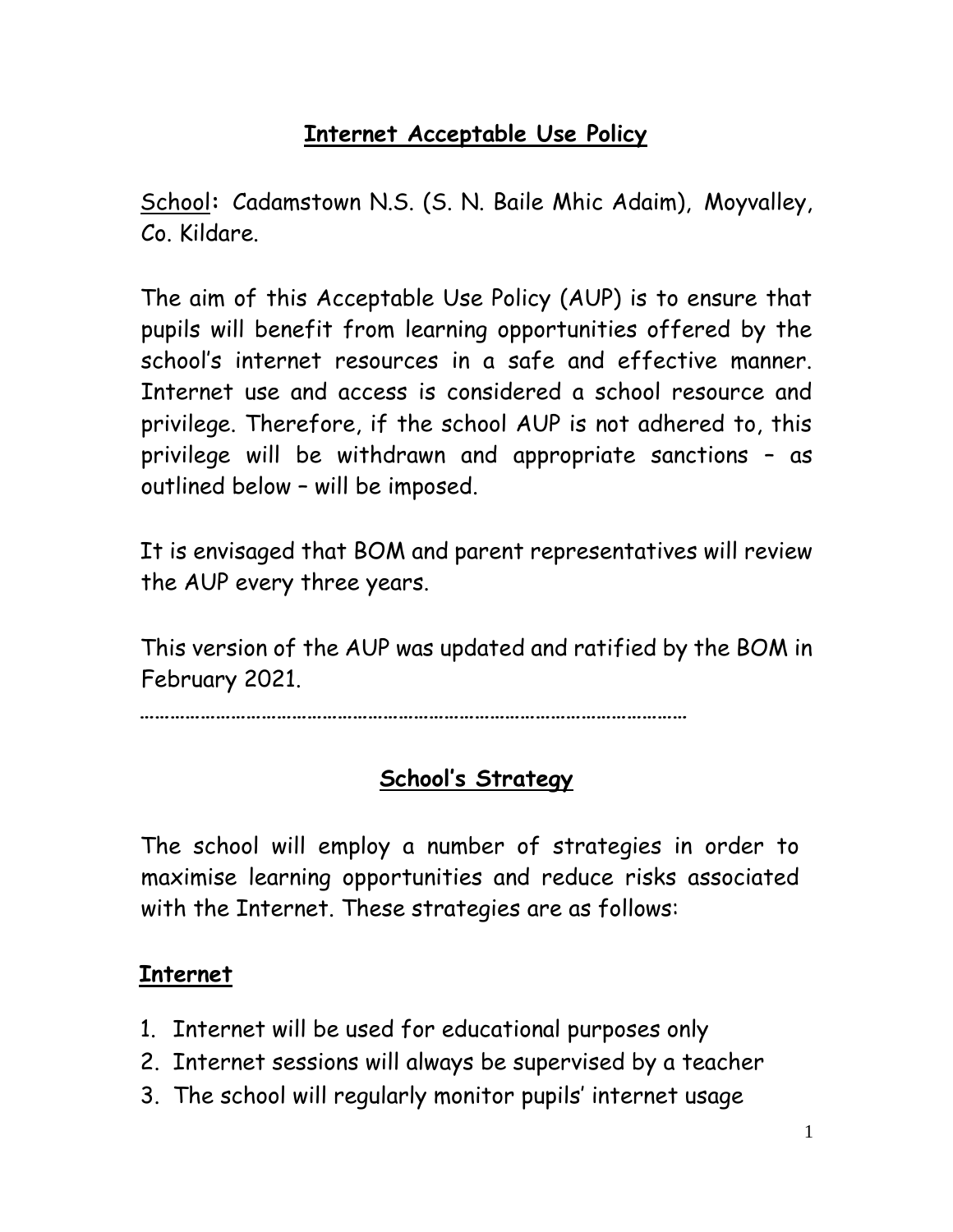- 4. Students and teachers will be provided with training in the area of internet safety
- 5. Pupils will be taught to evaluate the content of internet sites
- 6. Uploading and downloading of non-approved material will not be permitted
- 7. Virus protection software will be used and updated on a regular basis
- 8. The use of non-school electronic equipment in school requires a teacher's permission e.g. iPods etc.
- 9. Pupils will observe good "netiquette" (etiquette on the internet) at all times and will not undertake any action that may bring a school into disrepute

## **Email**

- Email will be used for educational purposes only
- Students will only use approved class email accounts under supervision by or permission from a teacher.
- Students will not send or receive any material that is illegal, obscene, and defamatory or that is intended to annoy or intimidate another person.
- Pupils will not send emails to or from school email.
- Students will not reveal their own or other people's personal details, such as addresses or telephone numbers or pictures.
- Students will never arrange a face-to-face meeting with someone they only know through emails or the internet.
- Students will note that sending and receiving email and email attachments is subject to permission from their teacher.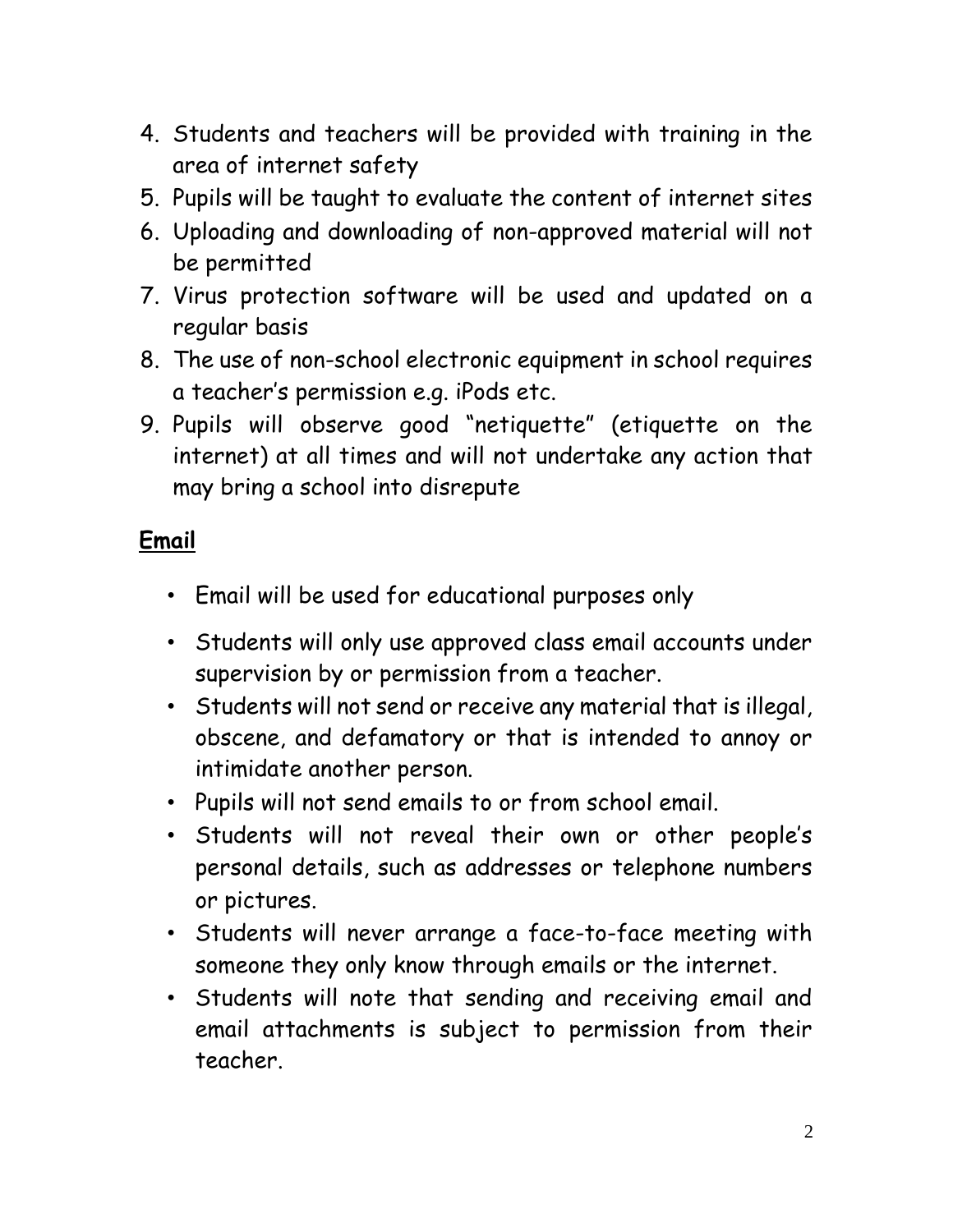## **Internet Chat**

• Students will not have access to chat rooms, discussion forums or other electronic communication forums.

## **School Website**

Designated teachers will manage the publication of material on the school website.

The following rules will apply to the school website:

- Pupils will be given the opportunity to publish creative writing (e.g. poems), projects, photos of artwork and science constructions and other schoolwork on the school's website.
- The publication of student work will be co-ordinated by a teacher.
- Pupils' work will appear in an educational context on Web pages with a copyright notice prohibiting the copying of such work without express written permission.
- Photographs, audio and video clips will focus on group activities.
- Personal pupil information including home address and contact details will not be seen.
- Pupils will continue to own the copyright on any work published.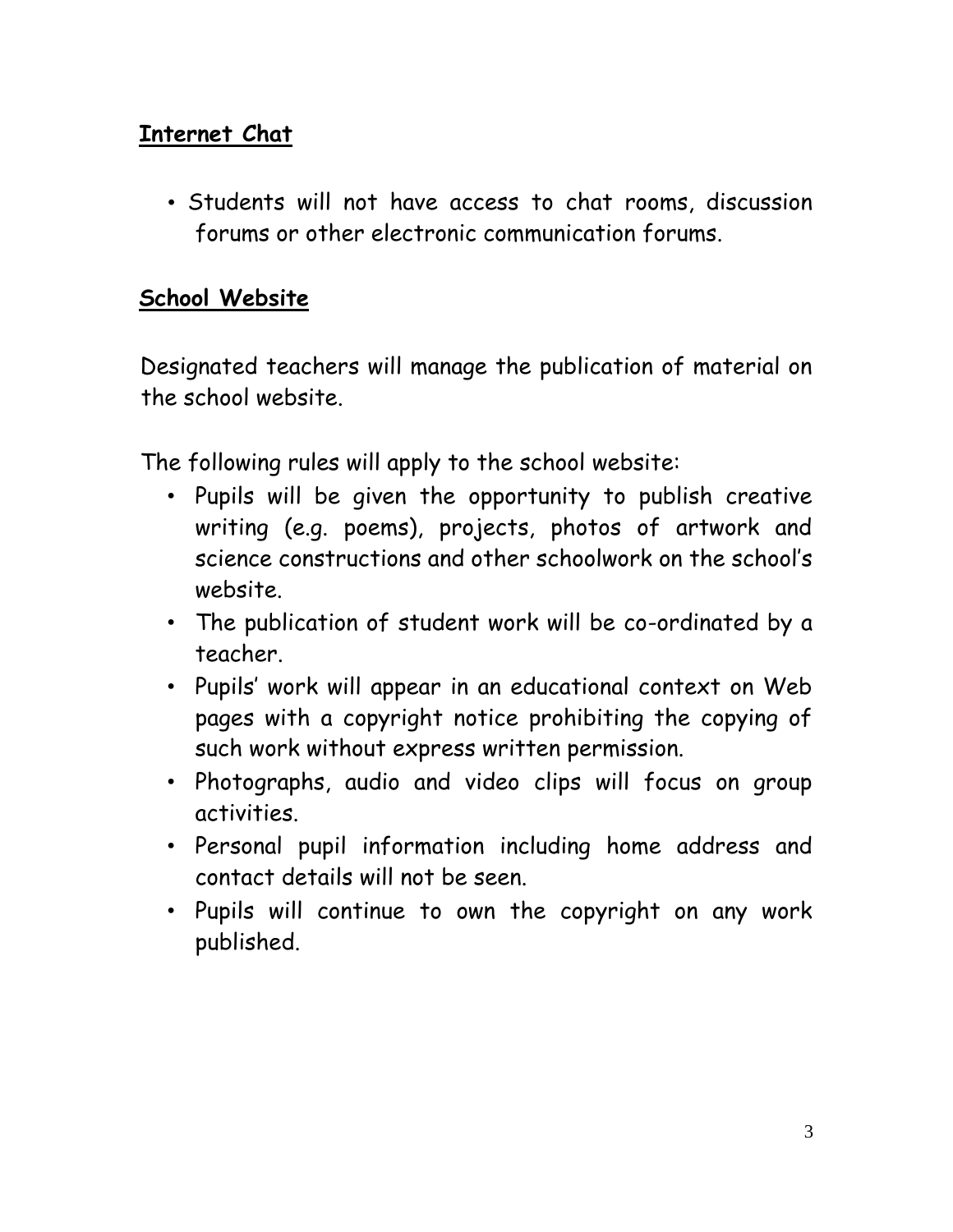## **Education**

- Cadamstown National School will undertake an education programme to educate children on the safe, responsible use of the Internet.
- 21st century life presents dangers including violence, racism and exploitation from which children and young people need to be protected. At the same time, they need to learn to recognise and avoid these risks – to become internet wise.

## **Distance Learning**

In circumstances where teaching cannot be conducted on the school premises, teachers may use Google Classroom, Google Meet, Zoom, SeeSaw, Study Ladder, Padlet or other platforms approved by the Principal as platforms (the "Online Platforms") to assist with remote teaching where necessary.

The school has signed up to the terms of service of the Online Platforms in use by the school.

The school has enabled the most up to date security and privacy features, which these Online Platforms provide.

If teachers are using Zoom, parents must consent by submitting their own email address for their child to access lessons on Zoom.

Parents must agree to monitor their child's participation in any such lessons conducted on the Online Platforms.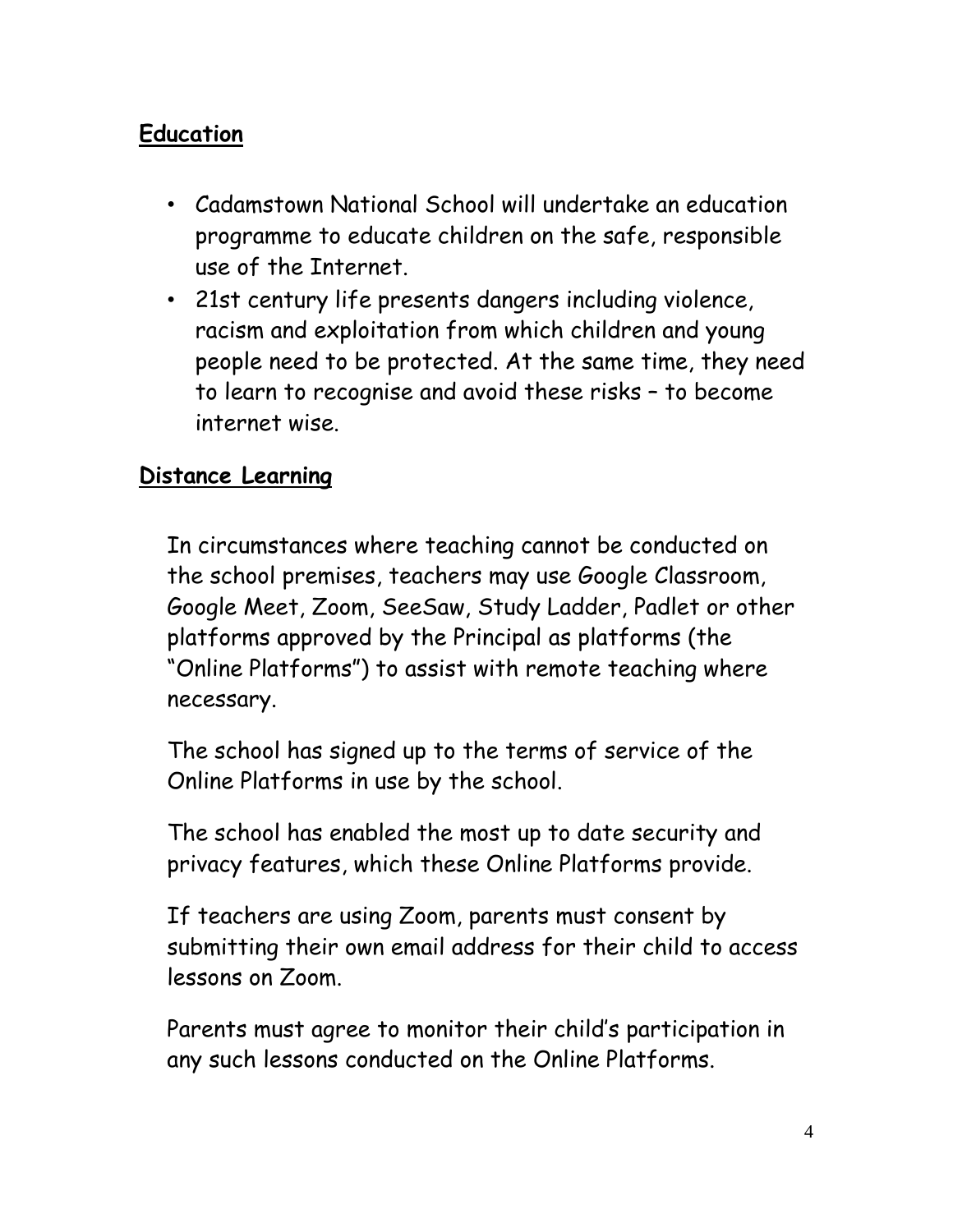Zoom classes will be used when the following procedures are in place and agreed with parents:

- Password Protected Invite and password changed for each meeting - sent to the parents' email address
- No screen share enabled except for host
- Waiting room where children are admitted individually (this may need the addition of other adults SNA/s as co-hosts, checking names carefully against a class list)
- Zoom invite issued to parents' email on the day before meeting.
- Parents to be present in the house / room during the Zoom class
- When no Zoom classes are taking place, school work will be emailed out to the parent's email address either on a weekly or daily basis from the school classroom emails
- Parents are to use the school classroom emails set up by the teachers to communicate back any feedback, work or issues.
- Parents are not to contact teachers outside of school hours (After 3.10pm)
- If parents do wish or need to leave a message, after school hours, about a child not attending a Zoom Class, they may do so on the school classroom email being used for blended learning.
- Parents are not to contact teachers on their private email or telephone numbers.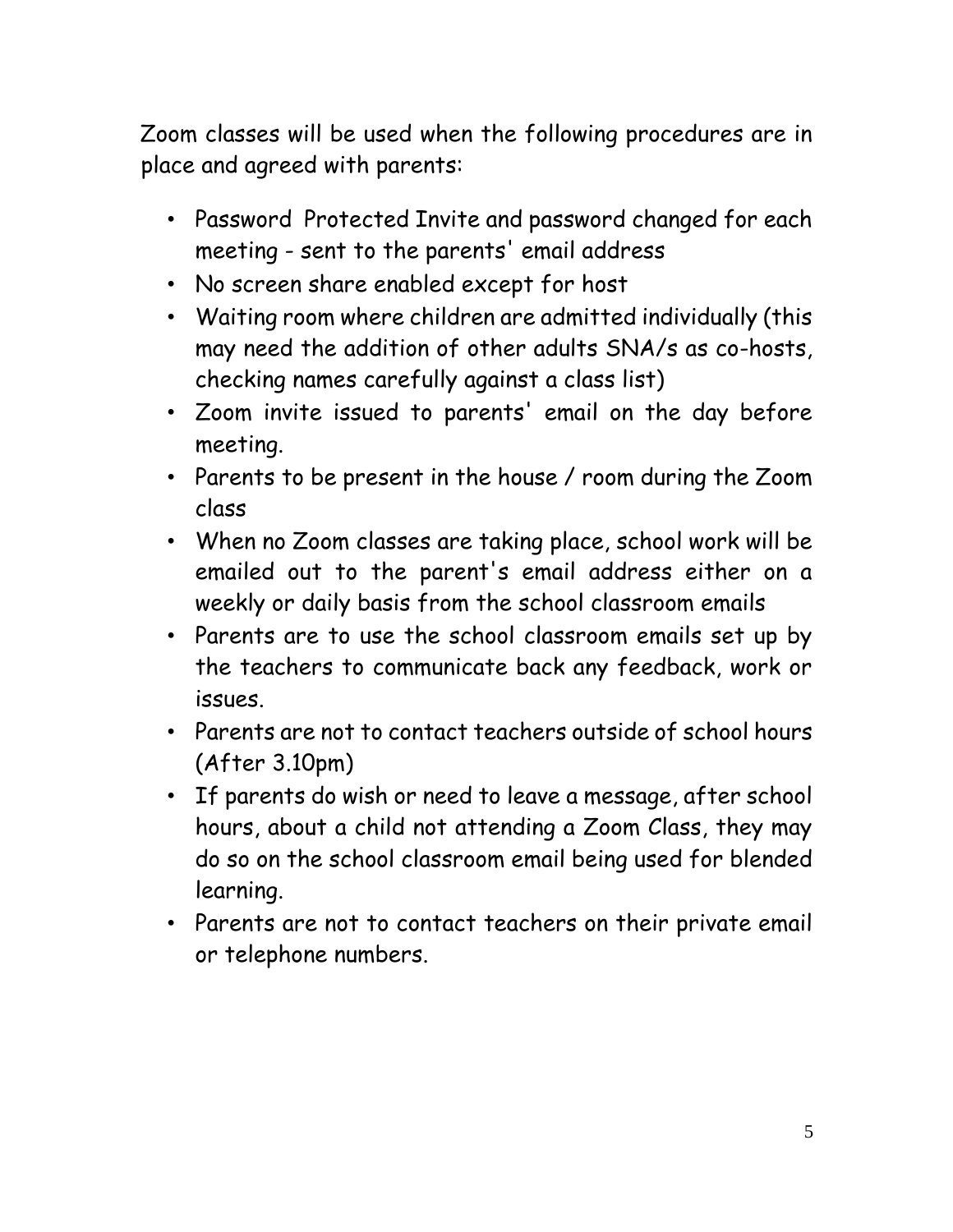# **Resources that may be used to implement this programme include**

- NCTE Internet Safety Awareness Video
- Use of the 'Kids' section on the [www.webwise.ie](http://www.webwise.ie/) website
- SAFT Internet Safety Awareness Education Programme and exemplars

## **Filtering**

Cadamstown National School has filtering software. The access to websites from all school computers is monitored and regularly reviewed by the NCCA. Websites are only allowed through following a verification of their suitability.

## **Legislation**

The school will be aware of the following legislation relating to use of the internet which teachers and parents should familiarise themselves with:

- GDPR Act 2018
- Child Trafficking and Pornography Act 1998
- Interception Act 1993
- Video Recordings Act 1989
- The Data Protection Act 1988

## **Sanctions**

If a pupil deliberately misuses the internet or email, this will result in disciplinary action, including the withdrawal of access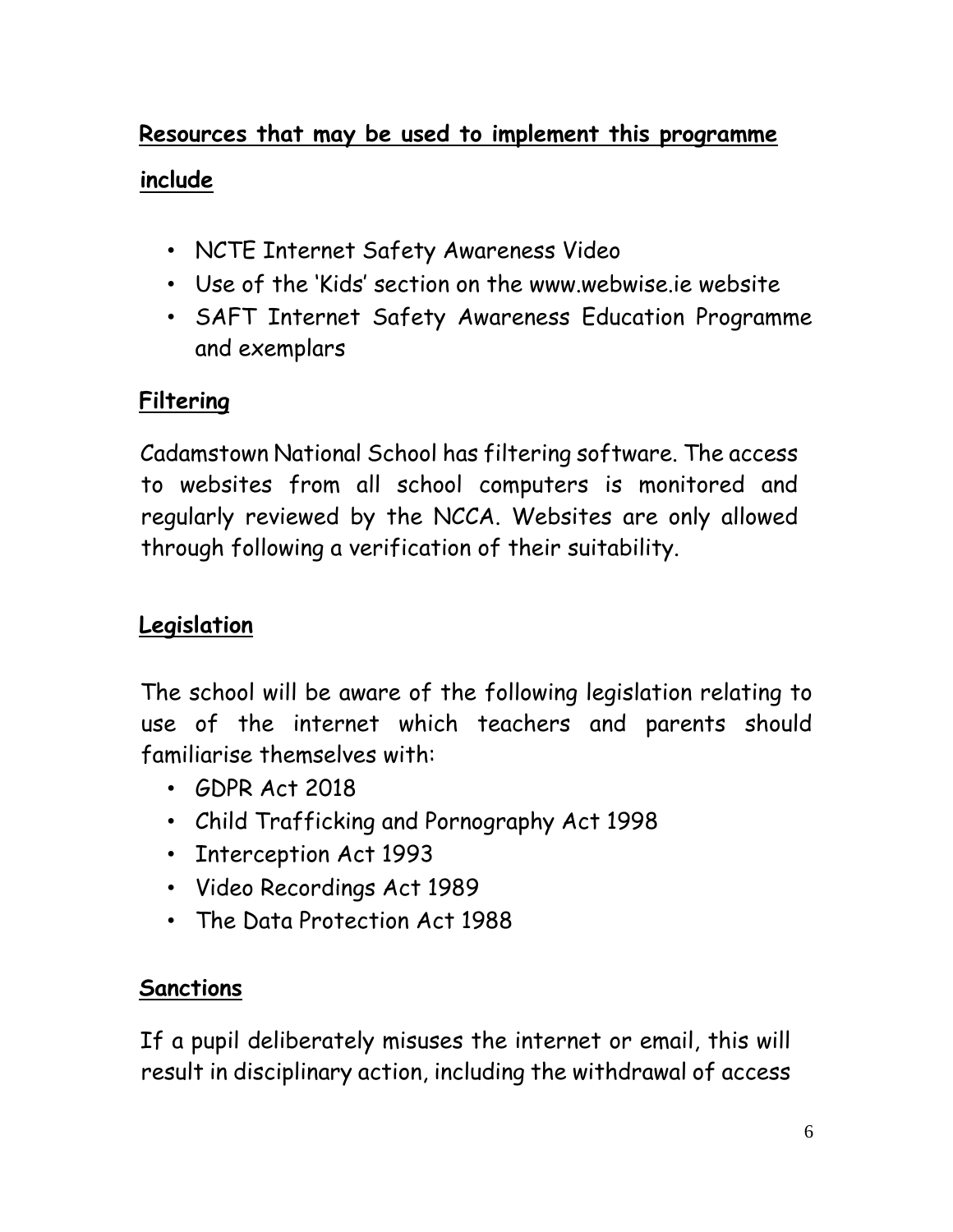privileges. Parents/guardians will receive written notification of misuse by a pupil.

## **Roles and Responsibilities**

All stakeholders involved in the education of pupils will take responsibility for implementing the policy.

### **Implementation Date**

This policy was implemented in 2016.

## **Timetable for Review**

This policy will be reviewed every three years.

### **Ratification and Communication**

This revised policy was ratified by the Board of Management on the 17th February 2021.

**\_\_\_\_\_\_\_\_\_\_\_\_\_\_\_\_\_\_\_\_\_ \_\_\_\_\_\_\_\_\_\_\_\_\_\_\_\_\_\_\_\_\_\_\_\_\_** 

### **Signed**

**Mr. Donal O'Sullivan Martin Lynch Martin Lynch** 

**Chairman BOM Principal** 

Date

**17/02/2021 17/02/2021**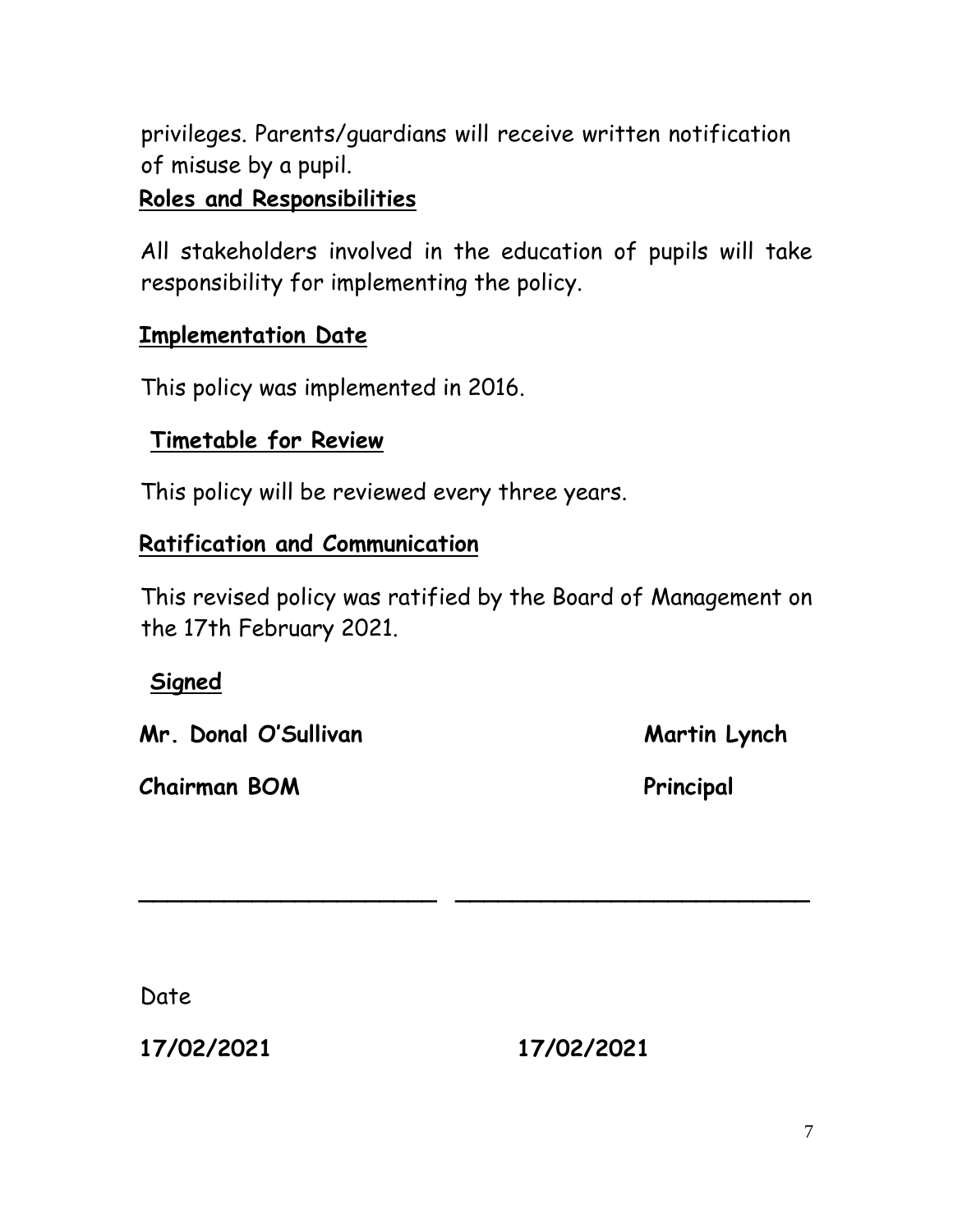#### **Use of the Internet Permission Form**

**Please review the attached school Internet Acceptable Use Policy, sign and return this permission form to the school.** 

Name of School: Cadamstown N.S., Moyvalley, Co. Kildare.

Name of Pupil:

Class/Year: \_\_\_\_\_\_\_\_\_\_\_\_\_\_\_\_\_\_\_\_\_\_

#### **Pupil**

I agree to follow the school's Acceptable Use Policy on the use of the Internet (available under the 'Parents' tab on the School Website, www.cadamstownschool.ie). I will use the Internet in a responsible way and obey all the rules explained to me by the school.

Pupil's Signature (Parents can sign on behalf of the Pupil entering Junior Infants):

\_\_\_\_\_\_\_\_\_\_\_\_\_\_\_\_\_\_\_\_\_\_\_\_ Date: \_\_\_\_\_\_\_\_\_\_

#### **Parent/Guardian**

As the parent or legal guardian of the above pupil, I have read the Acceptable Use Policy and grant permission for my son or daughter or the child in my care to access the Internet. I understand that Internet access is intended for educational purposes. I also understand that every reasonable precaution has been taken by the school to provide for online safety but the school cannot be held responsible in the unlikely event that pupils access unsuitable websites. I accept the above paragraph  $\Box$  I do not accept the above paragraph *(Please tick as appropriate)* 

In relation to the school website, I accept that my child's photo and schoolwork may be chosen for inclusion on the website. I understand and accept the terms of the Acceptable Use Policy in this regard.

I accept the above paragraph  $I$  do not accept the above paragraph *(Please tick as appropriate)*